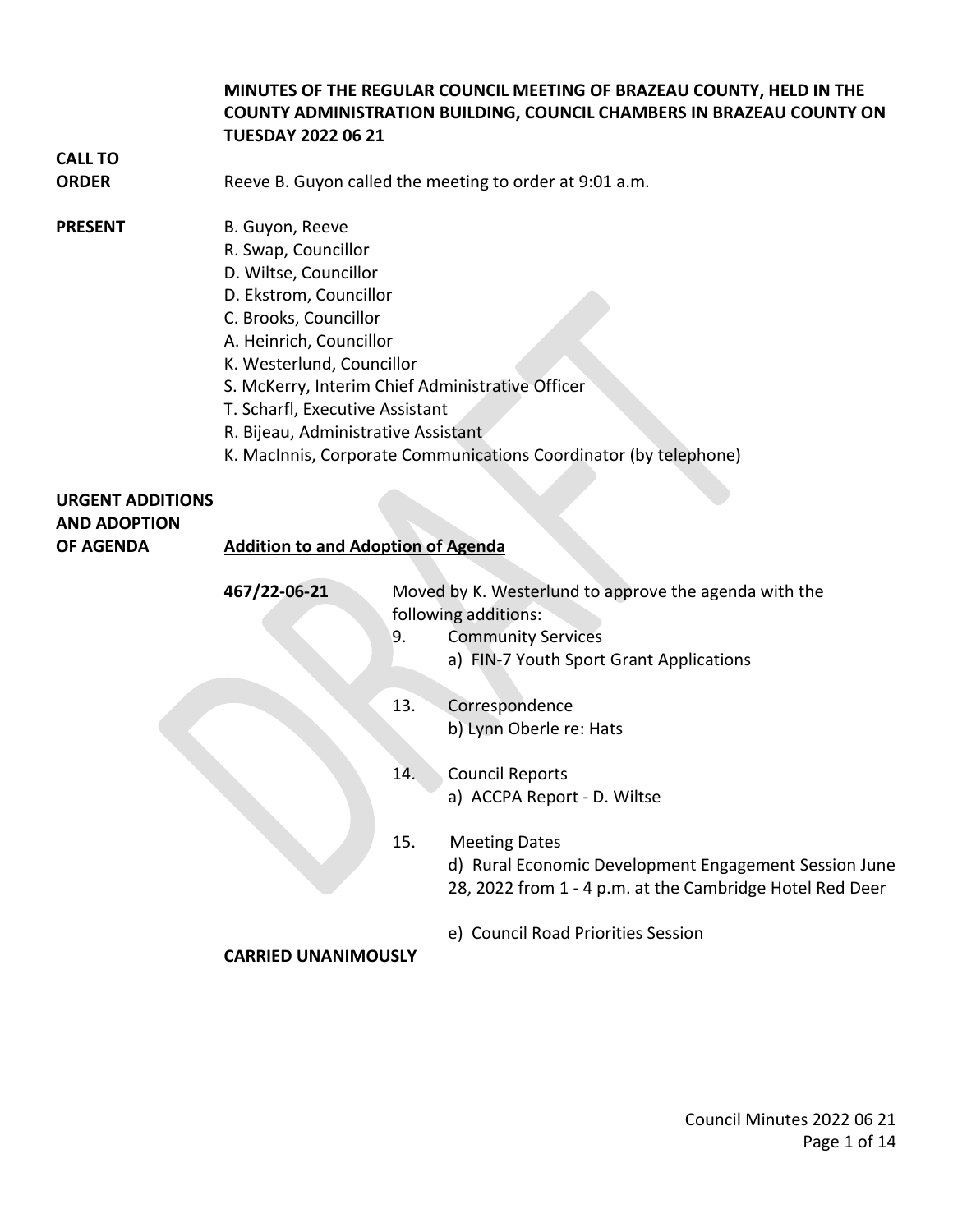| <b>ADOPTION OF</b><br><b>MINUTES</b> | <b>Adoption of Minutes</b>                                                                                                                                                                              |                                                                                                                                                                                                                                  |  |  |
|--------------------------------------|---------------------------------------------------------------------------------------------------------------------------------------------------------------------------------------------------------|----------------------------------------------------------------------------------------------------------------------------------------------------------------------------------------------------------------------------------|--|--|
|                                      | 468/22-06-21                                                                                                                                                                                            | Moved by D. Ekstrom to approve the minutes of the June 7, 2022<br>Council meeting as presented.                                                                                                                                  |  |  |
|                                      | <b>CARRIED UNANIMOUSLY</b>                                                                                                                                                                              |                                                                                                                                                                                                                                  |  |  |
| <b>BUSINESS</b><br><b>ARISING</b>    | <b>Business Arising</b>                                                                                                                                                                                 |                                                                                                                                                                                                                                  |  |  |
|                                      | <b>Follow Up Action List</b><br>S. McKerry reviewed the status of the action items.                                                                                                                     |                                                                                                                                                                                                                                  |  |  |
|                                      | 469/22-06-21                                                                                                                                                                                            | Moved by C. Brooks to receive the Follow Up Action List for<br>information.                                                                                                                                                      |  |  |
|                                      | <b>CARRIED UNANIMOUSLY</b>                                                                                                                                                                              |                                                                                                                                                                                                                                  |  |  |
| <b>CAO REPORT</b>                    | <b>CAO Report</b>                                                                                                                                                                                       |                                                                                                                                                                                                                                  |  |  |
|                                      | <b>Council - 1 Policy</b><br>S. McKerry presented options for the Council-1 Policy key areas of meal allowances,<br>expectations around expenses, and reimbursement of expenses that are not permitted. |                                                                                                                                                                                                                                  |  |  |
|                                      | 470/22-06-21                                                                                                                                                                                            | Moved by C. Brooks to alter statement b) within Council-1 Policy<br>to say "with the approval of Council, at a sanctioned event a<br>member of Council has the opportunity to charge meal expenses<br>for hospitality purposes." |  |  |
|                                      | <b>CARRIED UNANIMOUSLY</b>                                                                                                                                                                              |                                                                                                                                                                                                                                  |  |  |
|                                      | 471/22-06-21                                                                                                                                                                                            | Moved by R. Swap to direct Administration to leave the General<br>Expense clause as it is within Council-1 Policy.                                                                                                               |  |  |
|                                      | <b>IN FAVOUR</b>                                                                                                                                                                                        |                                                                                                                                                                                                                                  |  |  |
|                                      | D. Wiltse                                                                                                                                                                                               |                                                                                                                                                                                                                                  |  |  |
|                                      | R. Swap                                                                                                                                                                                                 |                                                                                                                                                                                                                                  |  |  |
|                                      | B. Guyon                                                                                                                                                                                                |                                                                                                                                                                                                                                  |  |  |
|                                      | D. Ekstrom                                                                                                                                                                                              |                                                                                                                                                                                                                                  |  |  |
|                                      | K. Westerlund<br><b>OPPOSED</b>                                                                                                                                                                         |                                                                                                                                                                                                                                  |  |  |
|                                      | C. Brooks                                                                                                                                                                                               |                                                                                                                                                                                                                                  |  |  |
|                                      | A. Heinrich                                                                                                                                                                                             |                                                                                                                                                                                                                                  |  |  |
|                                      | <b>CARRIED</b>                                                                                                                                                                                          |                                                                                                                                                                                                                                  |  |  |
|                                      |                                                                                                                                                                                                         |                                                                                                                                                                                                                                  |  |  |
|                                      |                                                                                                                                                                                                         |                                                                                                                                                                                                                                  |  |  |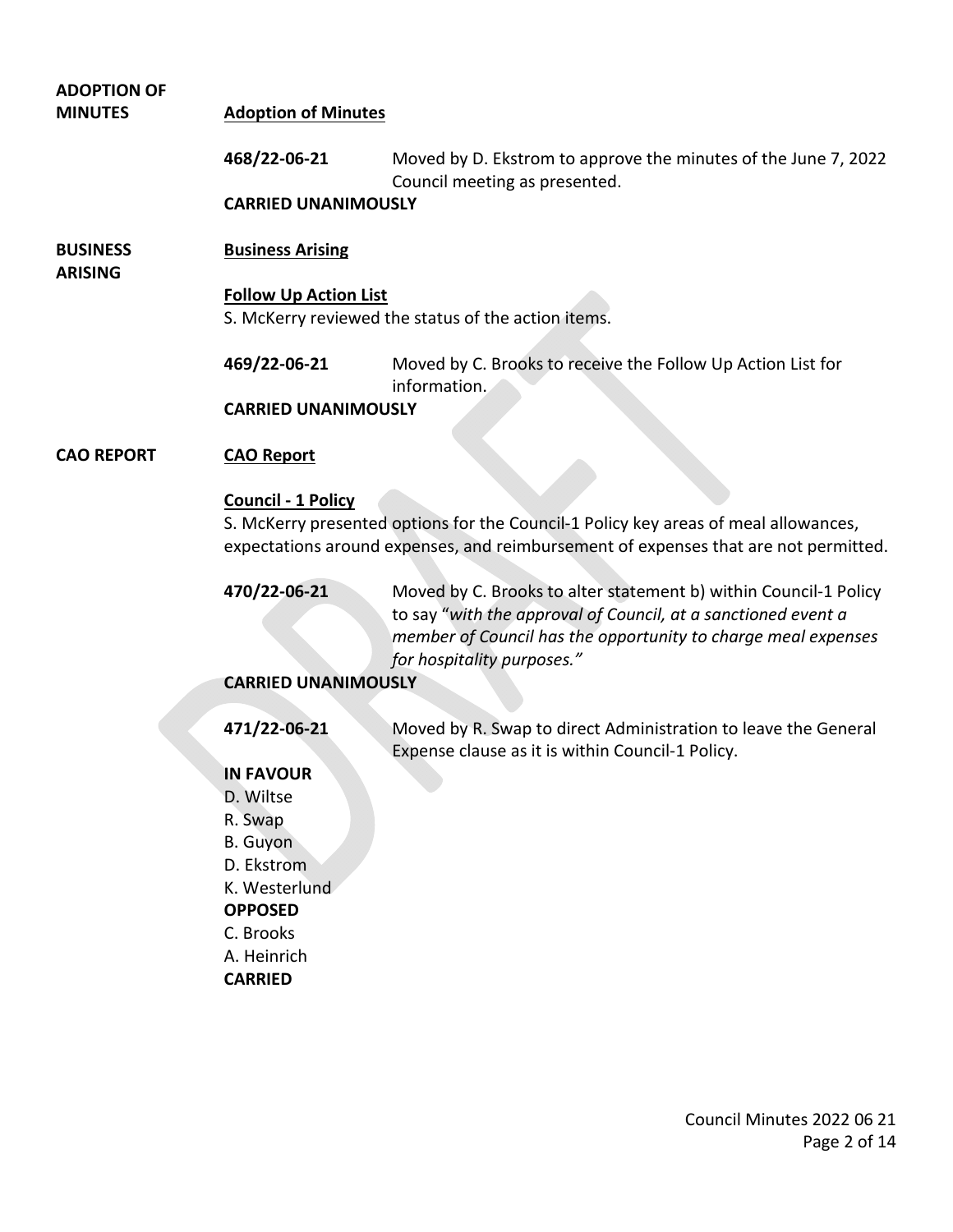**472/22-06-21** Moved by A. Heinrich to alter section (a) with the addition of "and then the Council member or Committee member will have 30 days to reimburse the County. The CAO will advise of when the payment has been received or if the Council member or Committee member has failed to comply with the Policy.

#### **CARRIED UNANIMOUSLY**

**473/22-06-21** Moved by D. Ekstrom to direct Administration to bring back the revised Council-1 Policy at their convenience.

#### **CARRIED UNANIMOUSLY**

#### **FIRE SERVICES Fire Services**

#### **2022 Fire Department March - May Stats**

S. McKerry presented information regarding department calls for service for the months of March, April and May 2022.

**474/22-06-21** Moved by K. Westerlund to receive the Fire Department Stats report for information.

#### **CARRIED UNANIMOUSLY**

#### **PUBLIC WORKS Public Works**

#### **Brazeau County Mowing Information**

A. Saltesz presented a presentation on the mowing program for Brazeau County.

**475/22-06-21** Moved by R. Swap to receive Adam's Public Works report for information.

#### **CARRIED UNANIMOUSLY**

**476/22-06-21** Moved by K. Westerlund to direct Administration to write a letter to Alberta Transportation and the Minister of Agriculture regarding the County's dissatisfaction with the highway rights-ofway weeds spraying, mowing, why some areas are being sprayed and mowed and others not, and enforcement of the provincial Weed Act and copy the MLA and RMA.

### **CARRIED UNANIMOUSLY**

# **PLANNING &**

**DEVELOPMENT Planning and Development** 

#### **PUBLIC HEARING Public Hearing**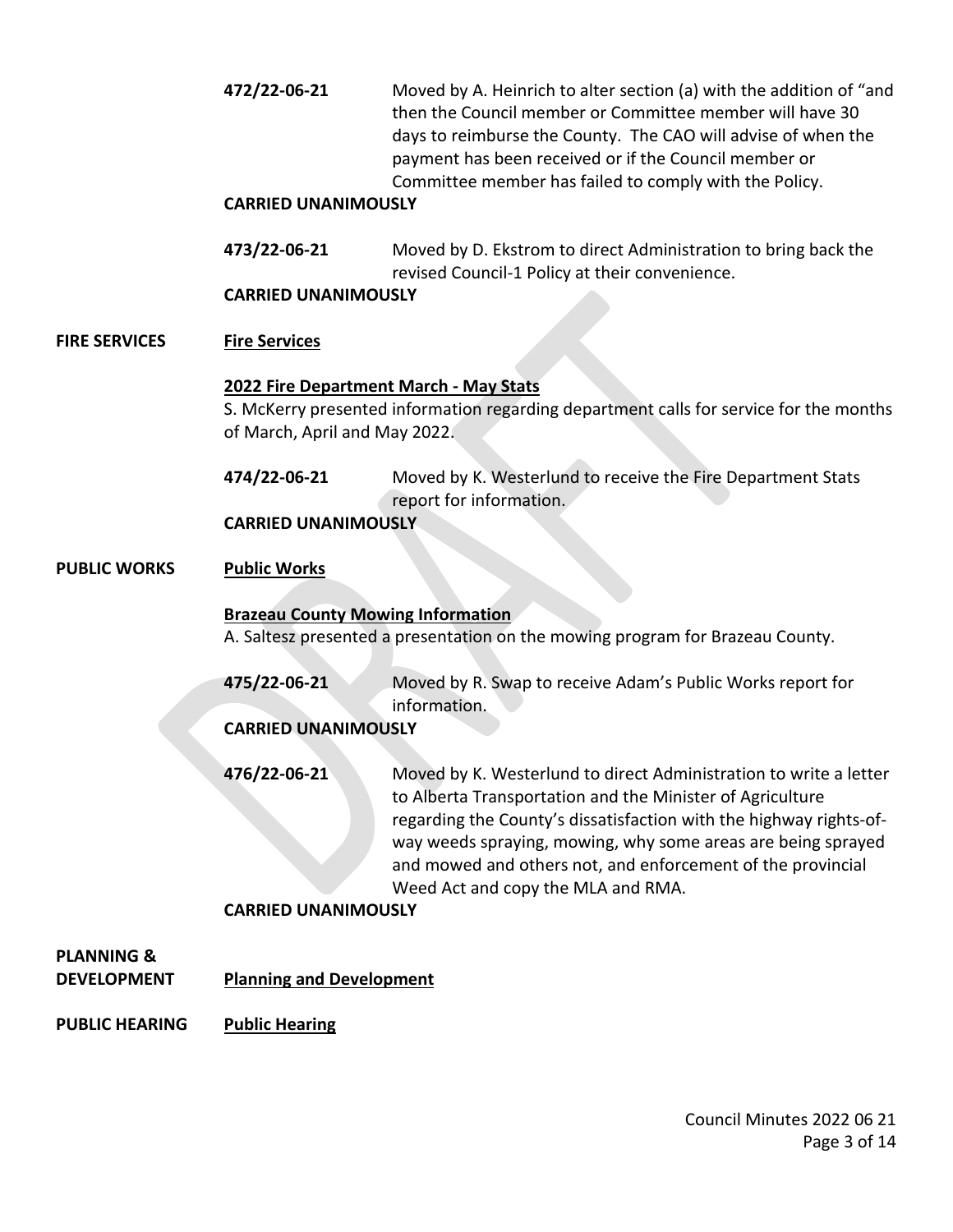#### **Public Hearing: Bylaw 1100-22**

**477/22-06-21** Moved by R. Swap that the regular Council meeting of June 21, 2022 proceed into public hearing for Bylaw 1100-22 at 10:00 a.m.

#### **CARRIED UNANIMOUSLY**

M. Martindale presented Bylaw 1100-22 Land Use Bylaw Amendment to Rezone Pt. SE 15-50-5-W5M from Agricultural (AG) to Natural Resource Extraction and Processing (NREP) for second and third readings.

#### Public Input: none

| 478/22-06-21           | Moved by K. Westerlund that the regular Council meeting of June |
|------------------------|-----------------------------------------------------------------|
|                        | 21, 2021 come out of public hearing at 10:01 a.m.               |
| CADDIED UNIANIA ACUCIV |                                                                 |

#### **CARRIED UNANIMOUSLY**

| 479/22-06-21 | Moved by K. Westerlund to allow the applicants to speak to |
|--------------|------------------------------------------------------------|
|              | Bylaws 1100-22 and 1101-22.                                |

#### **CARRIED UNANIMOUSLY**

| 480/22-06-21     | Moved by K. Westerlund to give second reading to Bylaw 1100-22. |
|------------------|-----------------------------------------------------------------|
| <b>IN FAVOUR</b> |                                                                 |
| D. Wiltse        |                                                                 |
| R. Swap          |                                                                 |
| B. Guyon         |                                                                 |
| D. Ekstrom       |                                                                 |
| C. Brooks        |                                                                 |
| K. Westerlund    |                                                                 |
| <b>OPPOSED</b>   |                                                                 |
| A. Heinrich      |                                                                 |
| <b>CARRIED</b>   |                                                                 |
|                  |                                                                 |
| 481/22-06-21     | Moved by R. Swap to give third reading to Bylaw 1100-22.        |

## **IN FAVOUR** D. Wiltse R. Swap B. Guyon D. Ekstrom C. Brooks K. Westerlund **OPPOSED** A. Heinrich

**CARRIED**

Council Minutes 2022 06 21 Page 4 of 14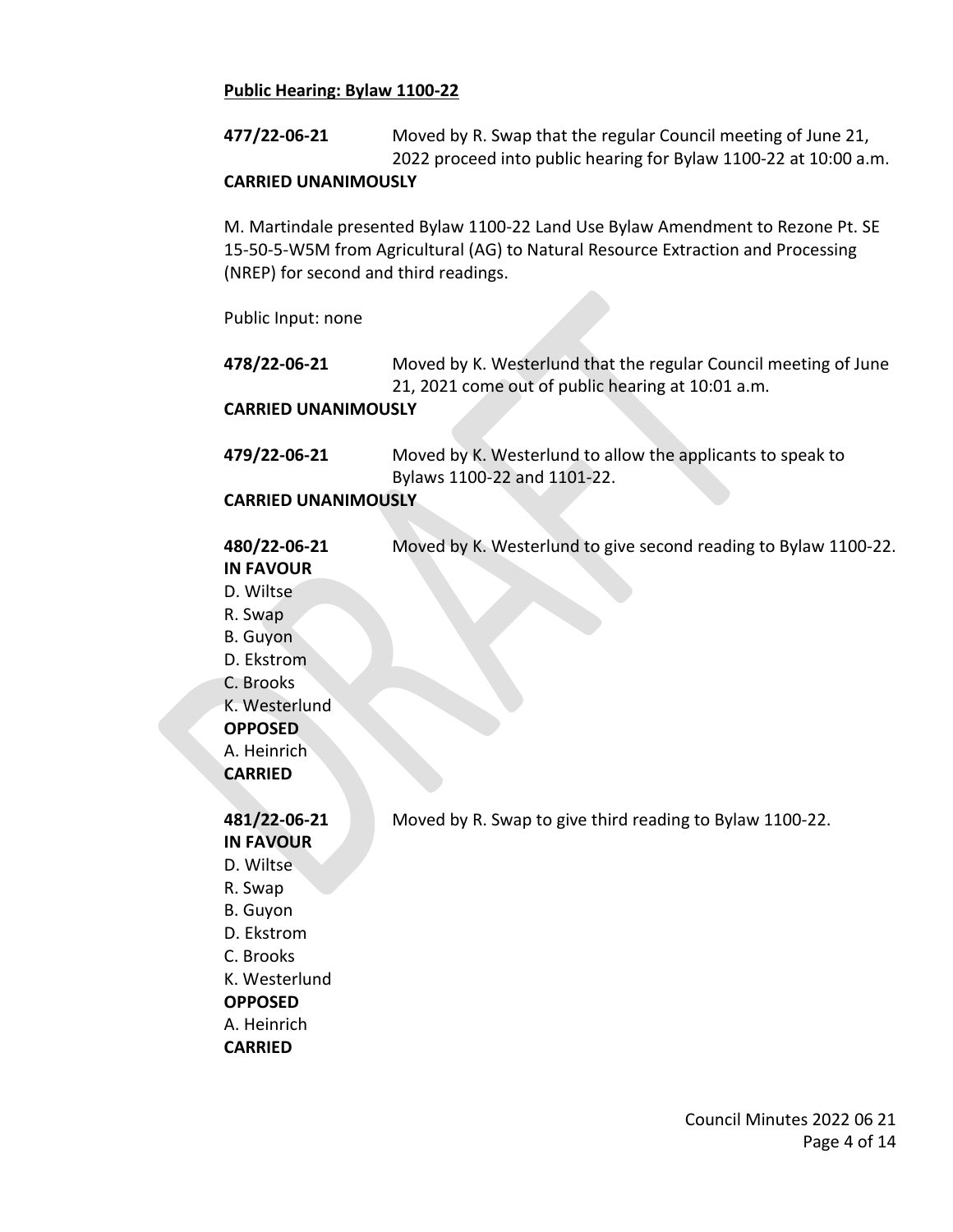#### **PUBLIC HEARING Public Hearing**

#### **Public Hearing: Bylaw 1101-22**

**482/22-06-21** Moved by K. Westerlund that the regular Council meeting of June 21, 2022 proceed into public hearing for Bylaw 1101-22 at 10:15 a.m.

#### **CARRIED UNANIMOUSLY**

M. Martindale presented Bylaw 1101-22 Land Use Bylaw Amendment to Rezone Pt. SE 15-50-5-W5M & SW 15-50-5-W5M from Agricultural (AG) to Direct Control (DC) for second and third readings.

Public Input: none

A. Heinrich indicated his wish for the applicant to speak to the adjacent landowners.

| 483/22-06-21          | Moved by D. Wiltse that the regular Council meeting of June 21, |
|-----------------------|-----------------------------------------------------------------|
|                       | 2021 come out of public hearing at 10:23 a.m.                   |
| CAPPIED IINANIMANICIV |                                                                 |

### **CARRIED UNANIMOUSLY**

| 484/22-06-21     | Moved by D. Ekstrom to give second reading to Bylaw 1101-22. |
|------------------|--------------------------------------------------------------|
| <b>IN FAVOUR</b> |                                                              |
| D. Wiltse        |                                                              |
| R. Swap          |                                                              |
| B. Guyon         |                                                              |
| D. Ekstrom       |                                                              |
| C. Brooks        |                                                              |
| K. Westerlund    |                                                              |
| <b>OPPOSED</b>   |                                                              |
| A. Heinrich      |                                                              |
| <b>CARRIED</b>   |                                                              |
|                  |                                                              |
| 485/22.06.21     | Moved by D. Wiltse to give third reading to Bylaw 1101-22    |

**IN FAVOUR** D. Wiltse R. Swap B. Guyon D. Ekstrom C. Brooks K. Westerlund **OPPOSED** A. Heinrich **CARRIED**

**485/22-06-21** Moved by D. Wiltse to give third reading to Bylaw 1101-22.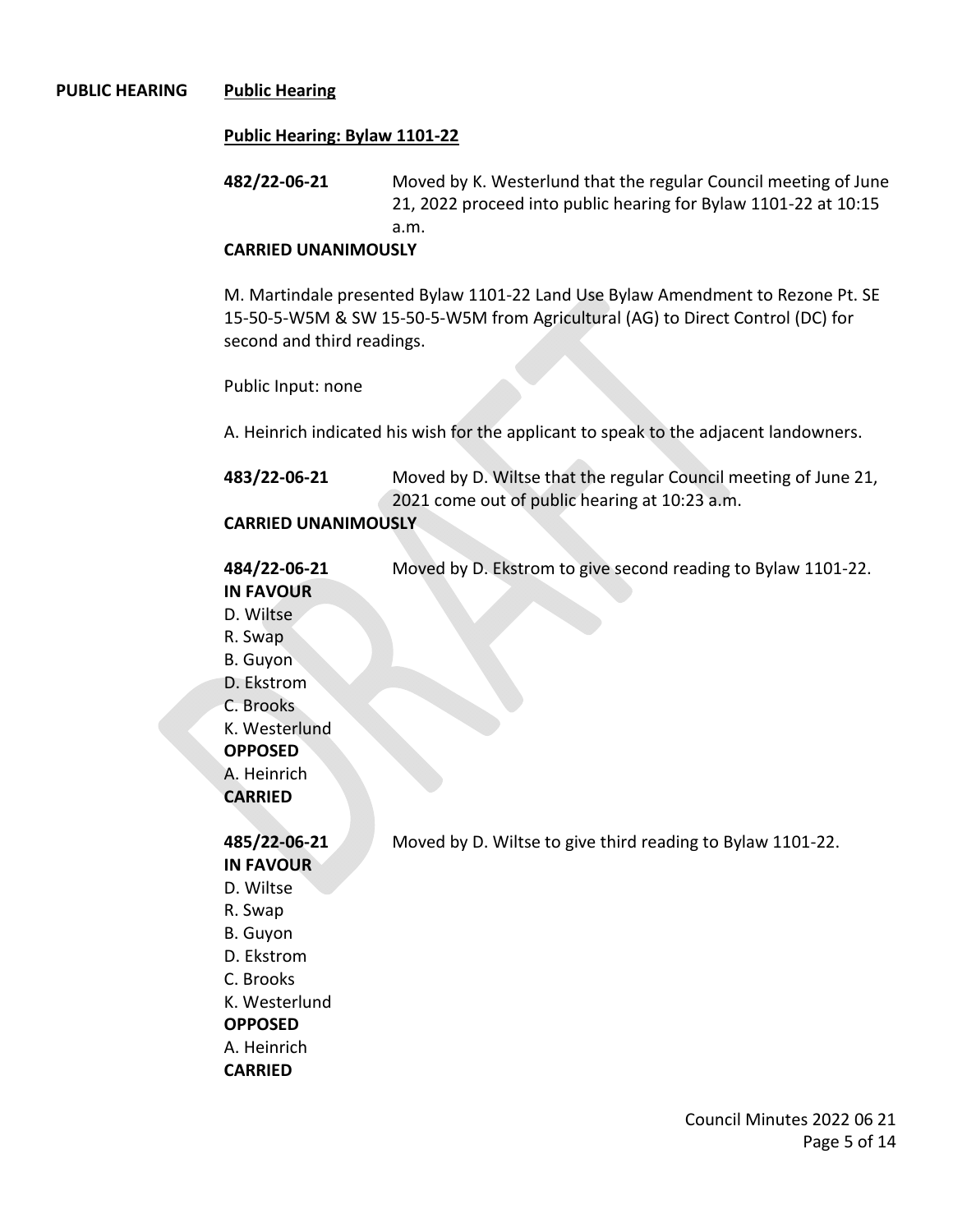Reeve B. Guyon called for a break at 10:25 a.m. the meeting resumed at 10:34 a.m.

**486/22-06-21** Moved by K. Westerlund to add to Meeting Dates 15. f) Minister Shandro virtual meeting.

#### **CARRIED UNANIMOUSLY**

#### **PUBLIC WORKS Public Works**

#### **Rocky Rapids Calcium Bicarbonate Options**

A. Saltesz and D. Mulroy presented options to minimize hard water issues within Rocky Rapids.

Discussion paused for public input.

## **PUBLIC INPUT**

#### **SESSION Public Input Session**

Reeve B. Guyon opened the Public Input Session at 11:07 a.m.

Jim Coombs spoke to the professionalism of Council; the original dream to start Brazeau County of which he was a founder; he believes Council has done a tremendous job in supporting the rural people. He further commented that every good government has to have an official opposition and those folks who are in opposition of Council are important.

Melanie Feschuk on behalf of the Horse Club, requested formal signage from the County to the horse trails and submitted a map of suggested sign locations.

Reeve B. Guyon closed the Public Input Session at 11:22 a.m.

**487/22-06-21** Moved by K. Westerlund to add to General Matters 12. b) Horse Club Signage Request.

**CARRIED UNANIMOUSLY** 

#### **PUBLIC WORKS Public Works**

#### **Rocky Rapids Calcium Bicarbonate Options**

**488/22-06-21** Moved by A. Heinrich to direct Administration to check the records for information on the depth of wells in the surrounding areas of Rocky Rapids, the cost of drilling a new well and the ability to test the water of the well as it is being drilled to reach the ideal soft water quality.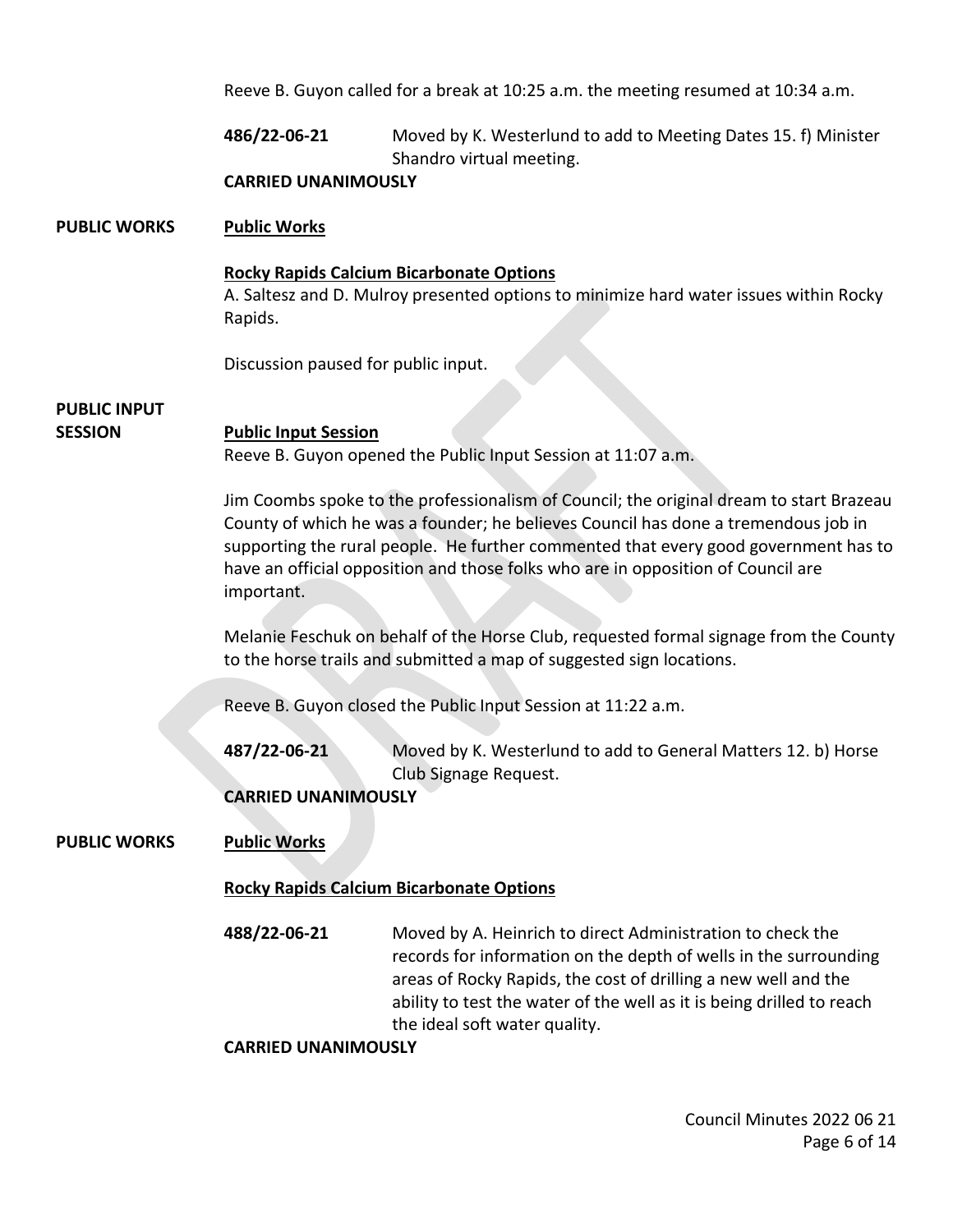#### **Traffic Counts – RR 83, TWP 485, RR 81**

A. Saltesz presented the results and complications of recent traffic counts on RR 83, Twp 485 and RR 81.

**489/22-06-21** Moved by D. Wiltse to direct Administration to look into different traffic counters, at a reasonable price, and bring a report back to Council.

#### **CARRIED UNANIMOUSLY**

#### **Speed Concerns Twp 502 near RR 65 – K. Westerlund**

K. Westerlund raised concerns from residents regarding vehicles travelling at high speeds on Twp Road 502.

**490/22-06-21** Moved by K. Westerlund to receive the speed report for information.

#### **CARRIED UNANIMOUSLY**

#### **Speed Bylaw 1114-22**

A. Saltesz presented Bylaw 1114-22 for three readings.

**491/22-06-21** Moved by K. Westerlund to table item 8. e) Bylaw 1114-22 to the July 5, 2022 Council meeting.

#### **CARRIED UNANIMOUSLY**

# **COMMUNITY**

**SERVICES Community Services**

### **FIN-7 Youth Sport Grant Applications**

L. Chambers presented a request for funding to Tawnie Thompson in support for her competing in the Rodeo Queen component of the National High School Rodeo Finals in the USA.

**492/22-06-21** Moved by K. Westerlund to approve funding of \$2,000 to Tawnie Thompson in support for her competing Rodeo Queen component of the National High School Finals in Wyoming on July 17 from 02- 11-00-222.

R. Swap offered a friendly amendment to "\$1,000"

K. Westerlund accepted the amendment.

#### **CARRIED UNANIMOUSLY**

**493/22-06-01** Moved by D. Wiltse to amend motion 492/22-06-01 that funding come out of the FIN-7 Youth Sport Grant account.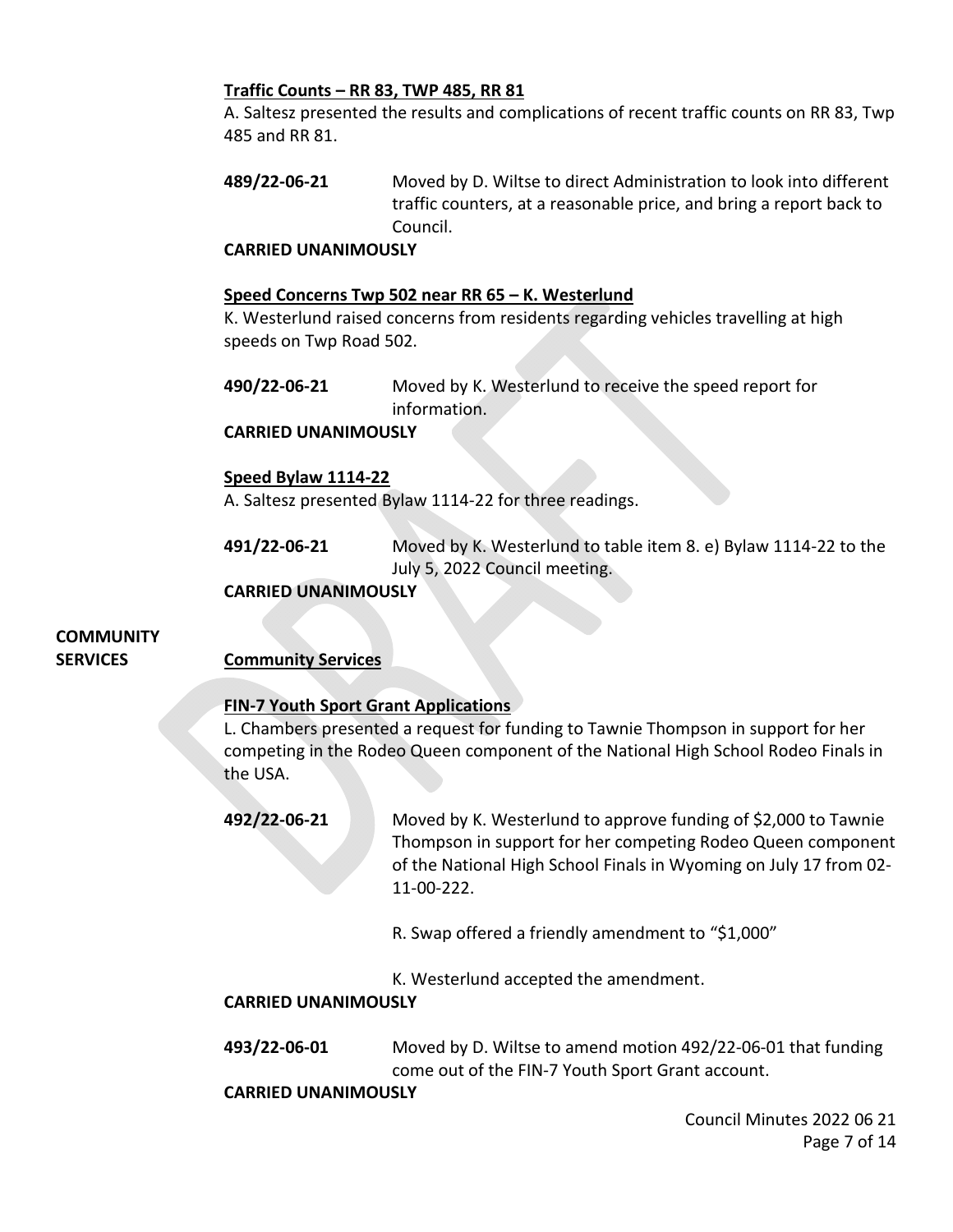Reeve B. Guyon called for a break at 12:00 p.m. and the meeting resumed at 12:37 p.m.

C. Brooks absent.

# **DELEGATIONS/**

#### **APPOINTMENTS Delegations/Appointments**

#### **Hook'd Broadband Canada**

Jack Huber introduced his broadband service company.

C. Brooks joined the meeting at 12:50 p.m.

**494/22-06-21** Moved by R. Swap to direct Administration to work with Hook'd Broadband Canada and bring a business plan back to Council.

#### **CARRIED UNANIMOUSLY**

# **GENERAL**

#### **MATTERS General Matters**

#### **National Police Federation Call to Action**

Council reviewed and debated a request to join the call to action to the Government of Alberta to halt the idea of a new provincial police service.

**495/22-06-21** Moved by A. Heinrich that Council support the National Police Federation Call to Action and move forward to support the RCMP.

#### **IN FAVOUR**

A. Heinrich D. Wiltse R. Swap B. Guyon K. Westerlund **OPPOSED** D. Ekstrom C. Brooks

**CARRIED** 

### **Horse Club Signage Request**

**496/22-06-21** Moved by K. Westerlund to direct Administration to bring back a Request for Decision on signage for the Horse Club at their earliest convenience.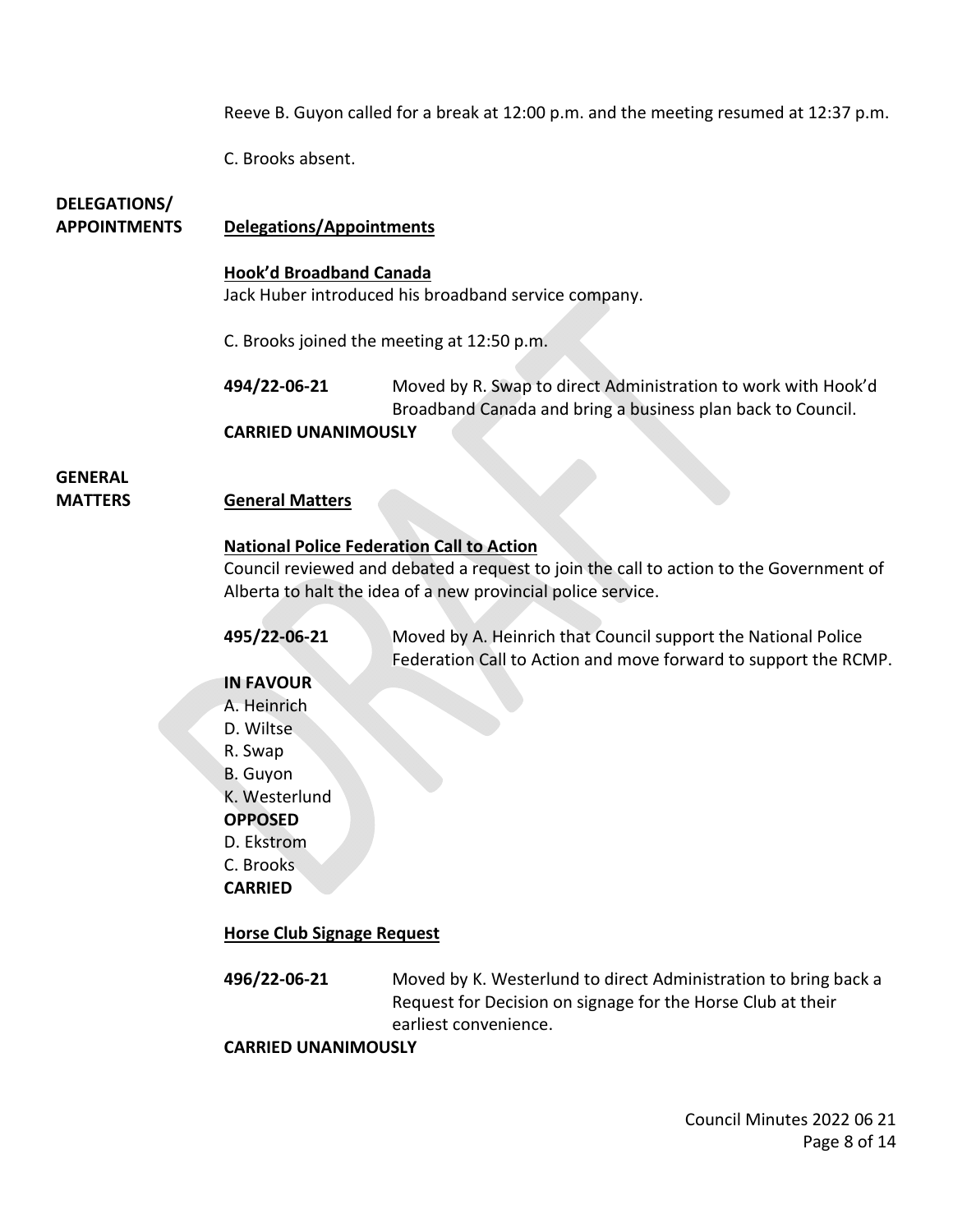#### **CORRESPONDENCE**

**ITEMS Correspondence/Items for Information**

#### **Lynn Oberle: June 7, 2022 Council Meeting and Hats**

**497/22-06-21** Moved by D. Wiltse to receive the correspondence items from Lynn Oberle for information.

**CARRIED UNANIMOUSLY** 

# **COUNCILLOR**

#### **REPORTS Councillor Reports**

Reeve B. Guyon reported that he attended:

- $\triangleright$  Regular Council meeting x 2
- $\triangleright$  ACCPA Conference x 3
- $\triangleright$  Energy Summit
- $\triangleright$  Road Priority Workshop
- $\triangleright$  ALUS
- $\triangleright$  NSWA
- $\triangleright$  4-H Awards Day
- $\triangleright$  Signing Documents and Council Photo Session

Councillor D. Ekstrom reported that she attended:

- $>$  MPC
- > Energy Summit
- $\triangleright$  Road Priority Workshop
- $\triangleright$  Regular Council
- $\triangleright$  ASB

Councillor A. Heinrich reported that he attended:

- $\triangleright$  Regular Council meeting x 2
- $\triangleright$  Respectful Leadership Training
- $\triangleright$  SDAB Training x 4
- ▶ Road Priority Workshop
- $\triangleright$  ASB
- > RMA Townhall
- $\triangleright$  PAS Meeting

Councillor K. Westerlund reported that she attended:

- $\triangleright$  Regular Council meeting x 2
- $\triangleright$  Pembina Physician Recruitment AGM and Meeting
- $\triangleright$  Yellowhead Library
- $\triangleright$  Climate Action in Alberta Municipalities
- $\triangleright$  Leadership Workshop
- $\triangleright$  EOEP Land Use and Development Approvals x 3
- $\triangleright$  Energy Summit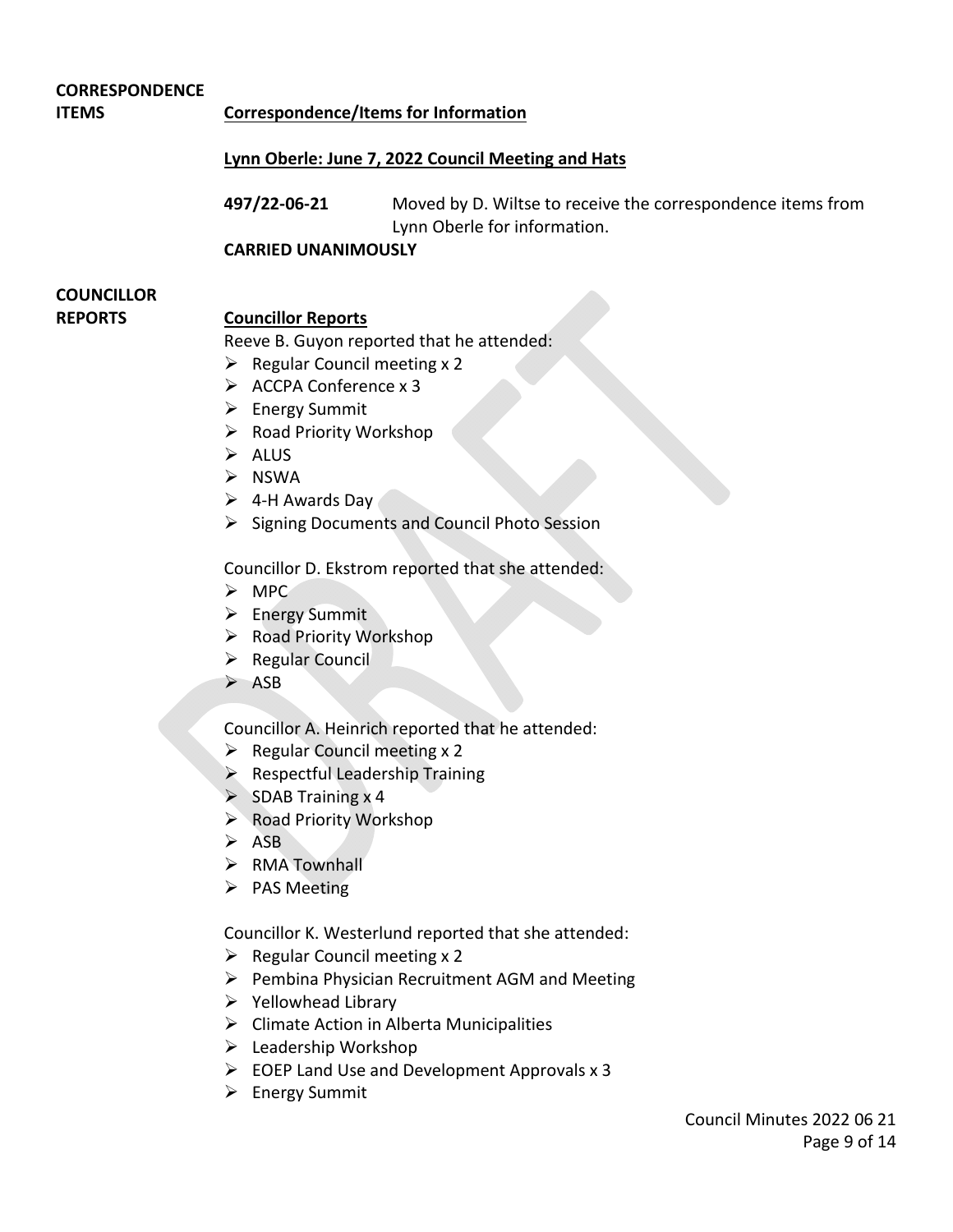- $\triangleright$  AHS Healthcare Workforce
- $\triangleright$  Rocky Rapids Water Discussion no charge
- $\blacktriangleright$  Health Committee
- $\triangleright$  Drayton Valley and District Community Learning Association

Councillor R. Swap reported that he attended:

- $\triangleright$  Regular Council meeting x 2
- $\triangleright$  SDAB Training x 4
- $\triangleright$  Energy Summit
- $\triangleright$  Road Priority Workshop
- $\triangleright$  ASB Meeting
- $\triangleright$  LGFF RMA Membership Engagement
- $\triangleright$  Photos

Councillor C. Brooks reported that he attended:

- $\triangleright$  Regular Council meeting x 2
- $\triangleright$  MPC
- $\triangleright$  EOEP Land Use and Development Approvals x 3
- $\triangleright$  Energy Summit
- $\triangleright$  Road Priority Workshop
- $\triangleright$  Equipment Rodeo no charge
- $\triangleright$  LGFF RMA Membership Engagement
- $\triangleright$  Rural Crime Committee Meeting with MLA no charge

Councillor D. Wiltse reported that she attended:

- $\triangleright$  Regular Council meeting x 2
- $\triangleright$  ACCPA Conference x 3
- $\triangleright$  Drive home from Canmore
- $\triangleright$  EOEP Land Use and Development Approvals
- $\triangleright$  Energy Summit
- $\triangleright$  Road Priority Workshop
- $\triangleright$  LGFF RMA Membership Engagement
- $\triangleright$  ASWASO Fundraiser no charge
- $\triangleright$  Photo Shoot no charge

**498/22-06-21** Moved by D. Ekstrom to receive the Councillor Reports for information.

### **CARRIED UNANIMOUSLY**

**499/22-06-21** Moved by A. Heinrich to receive the report from D. Wiltse for information.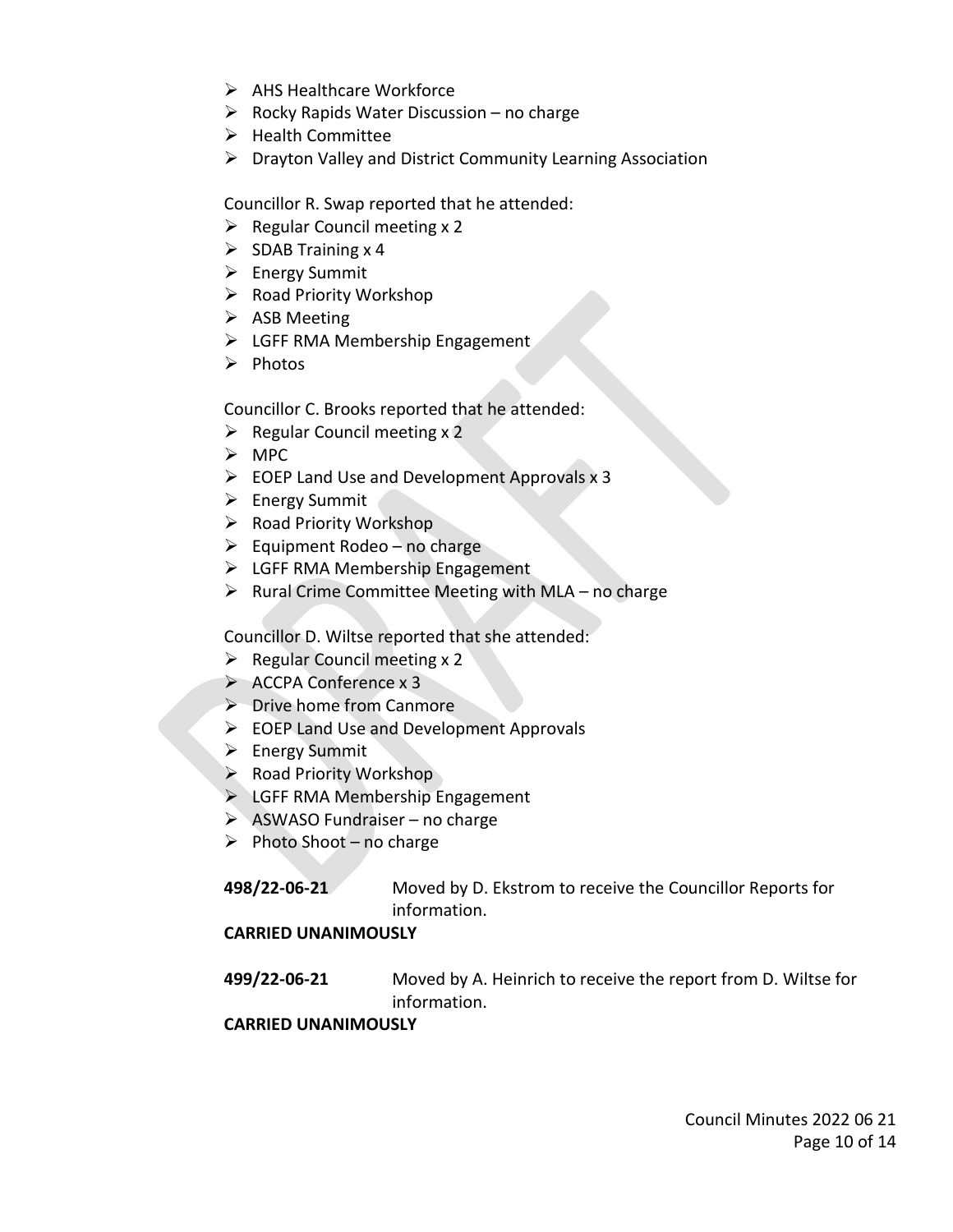| <b>ECONOMIC</b>    |                                                                                                                                                                    |                                                                                 |  |
|--------------------|--------------------------------------------------------------------------------------------------------------------------------------------------------------------|---------------------------------------------------------------------------------|--|
| <b>DEVELOPMENT</b> | <b>Economic Development</b><br>Sandra McIntosh and Brian Senio presented their successes on the recent economic<br>development and government relations endeavors. |                                                                                 |  |
|                    |                                                                                                                                                                    |                                                                                 |  |
|                    |                                                                                                                                                                    |                                                                                 |  |
|                    |                                                                                                                                                                    |                                                                                 |  |
|                    | 500/22-06-21                                                                                                                                                       | Moved by R. Swap to receive the Economic Development update<br>for information. |  |
|                    | <b>CARRIED UNANIMOUSLY</b>                                                                                                                                         |                                                                                 |  |
|                    |                                                                                                                                                                    |                                                                                 |  |
| <b>MEETING</b>     |                                                                                                                                                                    |                                                                                 |  |
| <b>DATES</b>       | <b>Meeting Dates</b>                                                                                                                                               |                                                                                 |  |
|                    |                                                                                                                                                                    |                                                                                 |  |
|                    | <b>Code of Conduct Workshop</b>                                                                                                                                    |                                                                                 |  |
|                    | 501/22-06-21                                                                                                                                                       | Moved by K. Westerlund to table item 15. a) Code of Conduct                     |  |
|                    |                                                                                                                                                                    | Workshop until after in-closed session.                                         |  |
|                    | <b>CARRIED UNANIMOUSLY</b>                                                                                                                                         |                                                                                 |  |
|                    |                                                                                                                                                                    |                                                                                 |  |
|                    | Drayton Valley and District FCSS Tour July 4, 2022                                                                                                                 |                                                                                 |  |
|                    |                                                                                                                                                                    |                                                                                 |  |
|                    | 502/22-06-21                                                                                                                                                       | Moved by K. Westerlund to approve Council attendance at FCSS                    |  |
|                    |                                                                                                                                                                    | Tour July 4, 2022.                                                              |  |
|                    | <b>IN FAVOUR</b>                                                                                                                                                   |                                                                                 |  |
|                    | D. Wiltse                                                                                                                                                          |                                                                                 |  |
|                    | R. Swap                                                                                                                                                            |                                                                                 |  |
|                    | <b>B.</b> Guyon                                                                                                                                                    |                                                                                 |  |
|                    | D. Ekstrom                                                                                                                                                         |                                                                                 |  |
|                    | C. Brooks                                                                                                                                                          |                                                                                 |  |
|                    | K. Westerlund                                                                                                                                                      |                                                                                 |  |
|                    | <b>OPPOSED</b>                                                                                                                                                     |                                                                                 |  |
|                    | A. Heinrich                                                                                                                                                        |                                                                                 |  |
|                    | <b>CARRIED</b>                                                                                                                                                     |                                                                                 |  |
|                    |                                                                                                                                                                    |                                                                                 |  |
|                    | Weyerhaeuser 2022 Forestry Symposium June 29, 2022                                                                                                                 |                                                                                 |  |
|                    |                                                                                                                                                                    |                                                                                 |  |
|                    | E03/33.0C.34                                                                                                                                                       | Mayned by K. Mesterly and to opprove Council ottop                              |  |

**503/22-06-21** Moved by K. Westerlund to approve Council attendance at Weyerhauser 2022 Forestry Symposium June 29, 2022.

### **IN FAVOUR**

- D. Wiltse
- R. Swap
- B. Guyon
- D. Ekstrom
- C. Brooks
- K. Westerlund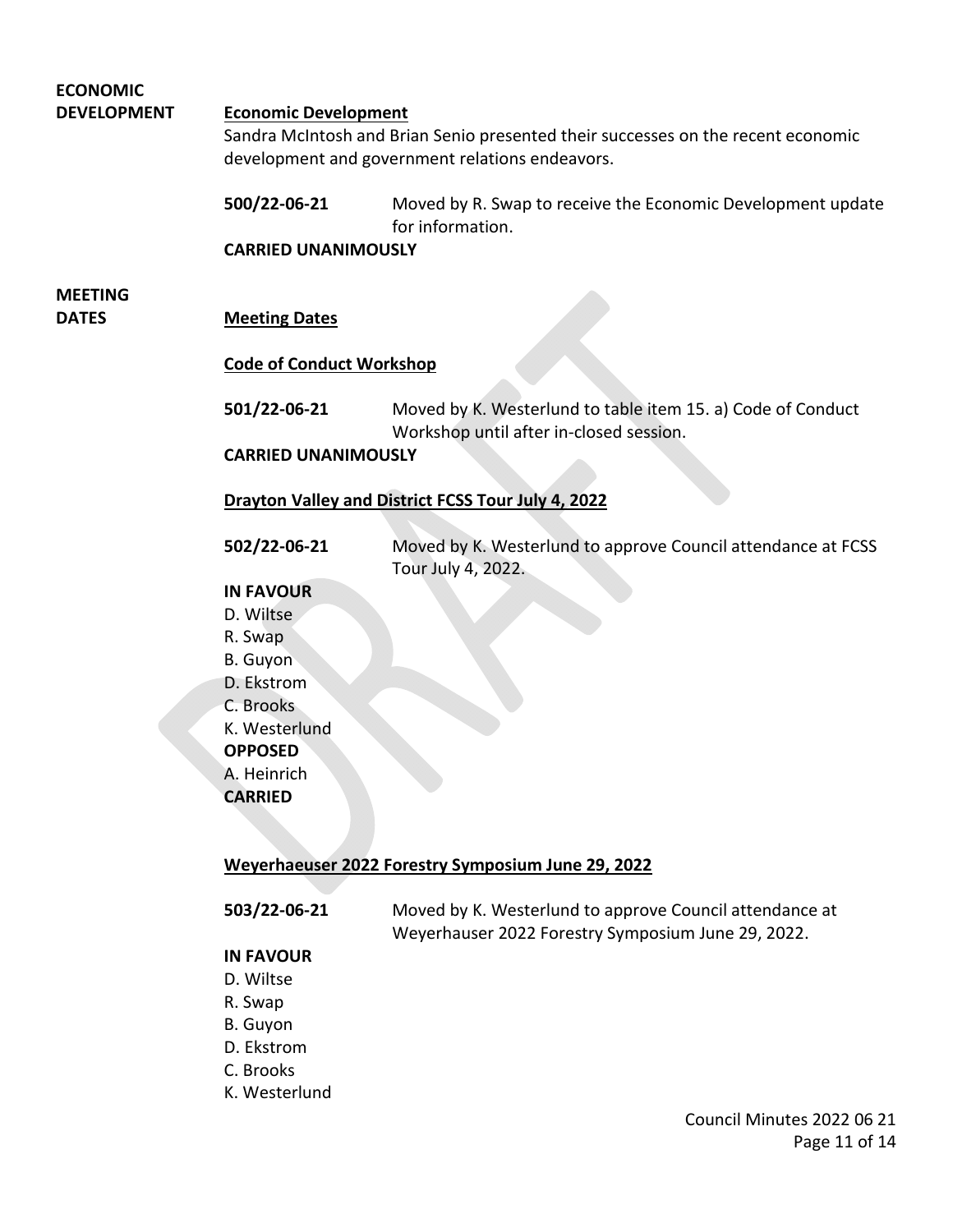#### **Rural Economic Development Engagement Session June 28, 2022 from 1 - 4 p.m. at the Cambridge Hotel Red Deer**

**504/22-06-21** Moved by K. Westerlund to authorize D. Wiltse or alternate to attend the Rural Economic Development Engagement Session June 28, 2022.

#### **CARRIED UNANIMOUSLY**

#### **Council Road Priority Session date Selection**

**505/22-06-21** Moved A. Heinrich to schedule the Road Priority Workshop for July 13, 2022 at 9 a.m.

#### **CARRIED UNANIMOUSLY**

#### **Minister Shandro Virtual Meeting**

**506/22-06-21** Moved by A. Heinrich to authorize Council to attend the virtual meeting with Minister Shandro on June 27, 2022 from 4-4:45 p.m. **CARRIED UNANIMOUSLY** 

Reeve B. Guyon called for a break at 1:48 p.m. and the meeting resumed at 1:52 p.m.

**507/22-06-21** Moved by D. Ekstrom to add item 16. c) Third Party Business Interest *FOIP Section 16* to the closed session.

#### **CARRIED UNANIMOUSLY**

**CLOSED**

### **SESSION Closed Session**

- **508/22-06-21** Moved by K. Westerlund that the regular Council Meeting of June 21, 2022 proceed into 'closed session' at 1:58 p.m. for the purpose of discussing:
	- a) Brazeau Sports Park Update *FOIP Section 20*
	- b) CAO Performance Review *FOIP Section 19*
	- c) Third party business interests *FOIP Section 16*

#### **CARRIED UNANIMOUSLY**

Sandra McIntosh and Brian Senio joined the closed session at 1:58 p.m. for the purpose of discussing Third Party Business Interests *FOIP Section 16.*

Sandra McIntosh and Brian Senio left the closed session at 2:57 p.m.

Council Minutes 2022 06 21 Page 12 of 14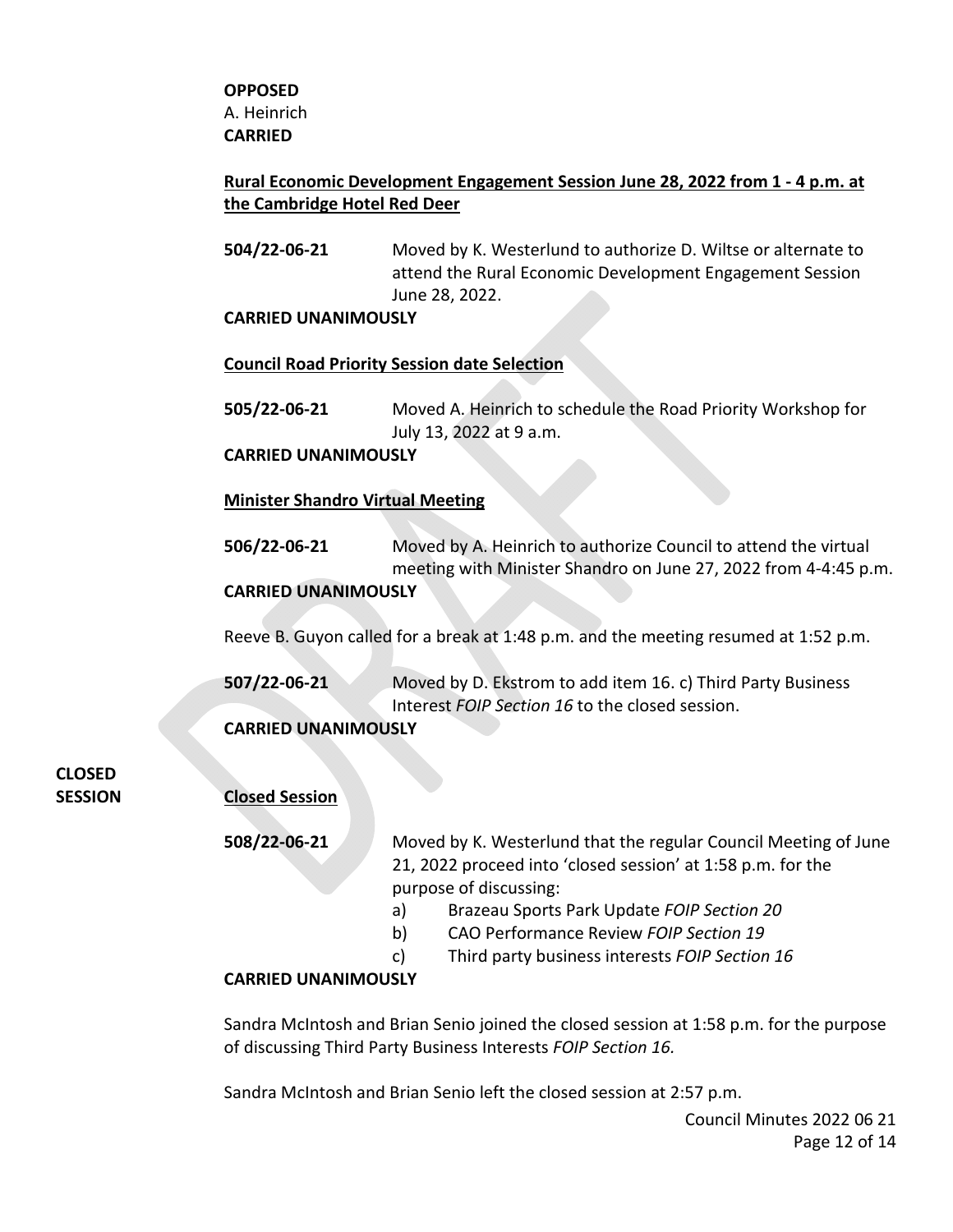K. Westerlund left the meeting at 2:57 p.m. and rejoined by telephone at 2:57 p.m.

Lee Chambers joined the closed session at 1:58 p.m. for the purpose of discussing Brazeau Sports Park Update *FOIP Section 20*.

Lee Chambers left the closed session at 3:22 p.m.

**509/22-06-21** Moved by A. Heinrich that the regular Council Meeting of June 21, 2022 come out of 'closed session' at 4:45 p.m.

#### **CARRIED UNANIMOUSLY**

Reeve B. Guyon called for a break at 4:45 p.m. to allow the public ample time to return and the meeting resumed at 5:00 p.m.

**510/22-06-21** Moved by K. Westerlund to set July 18, 2022 as the Code of Conduct Bylaw Workshop for 9:00 a.m.

#### **CARRIED UNANIMOUSLY**

**511/22-06-21** Moved by D. Ekstrom to direct Administration to prepare a 3-year road plan based on Council Road Priorities as presented, and research all funding options, including expropriation.

#### **IN FAVOUR**

- A. Heinrich
- D. Wiltse
- R. Swap
- B. Guyon
- D. Ekstrom
- C. Brooks
- **OPPOSED**
- K. Westerlund

**CARRIED**

**512/22-06-21** Moved by A. Heinrich to direct the Reeve and Administration to work with recreational user groups regarding sharing of County owned facilities.

#### **CARRIED UNANIMOUSLY**

**513/22-06-21** Moved by D. Wiltse to accept the third party business interest update for information.